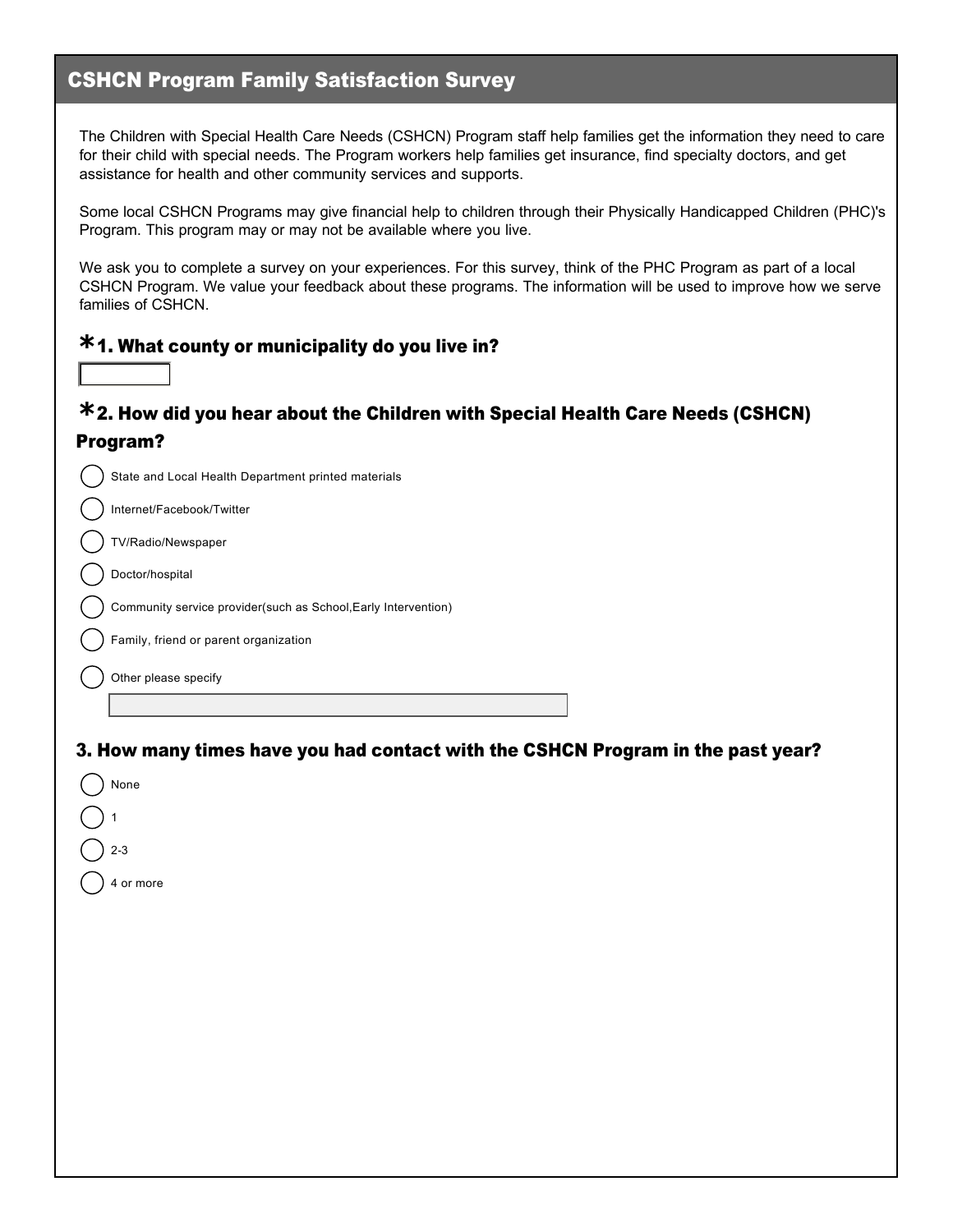4. Families often need help with finding and getting medical services and supports for their child with special needs. The following list describes the kinds of help the CSHCN Program may provide.

| For each type of help listed below, tell us whether you needed this help or not and whether |  |
|---------------------------------------------------------------------------------------------|--|
| you got the help you needed.                                                                |  |

|                                                                                                                                                                          | Not Needed | Needed and Got Help | Needed but Didn't Get<br>Help |
|--------------------------------------------------------------------------------------------------------------------------------------------------------------------------|------------|---------------------|-------------------------------|
| a. Getting information about health insurance (such as Medicaid, Child<br>Health Plus, Family Health Plus etc.)                                                          |            |                     |                               |
| b. Paying for medical expenses not covered by health insurance                                                                                                           |            |                     |                               |
| c. Finding a medical specialist                                                                                                                                          |            |                     |                               |
| d. Finding a dentist                                                                                                                                                     |            |                     |                               |
| e. Finding a dental specialist (orthodontist, oral surgeon)                                                                                                              |            |                     |                               |
| f. Getting information about other resources in your community (such as,<br>parent organizations, support groups, respite, transportation, translation<br>services etc.) |            |                     |                               |
| h. Getting connected with resources in the community (also known as<br>referrals)                                                                                        |            |                     |                               |
| i. Getting help with filling out applications (such as health insurance,<br>PHCP, SSI)                                                                                   |            |                     |                               |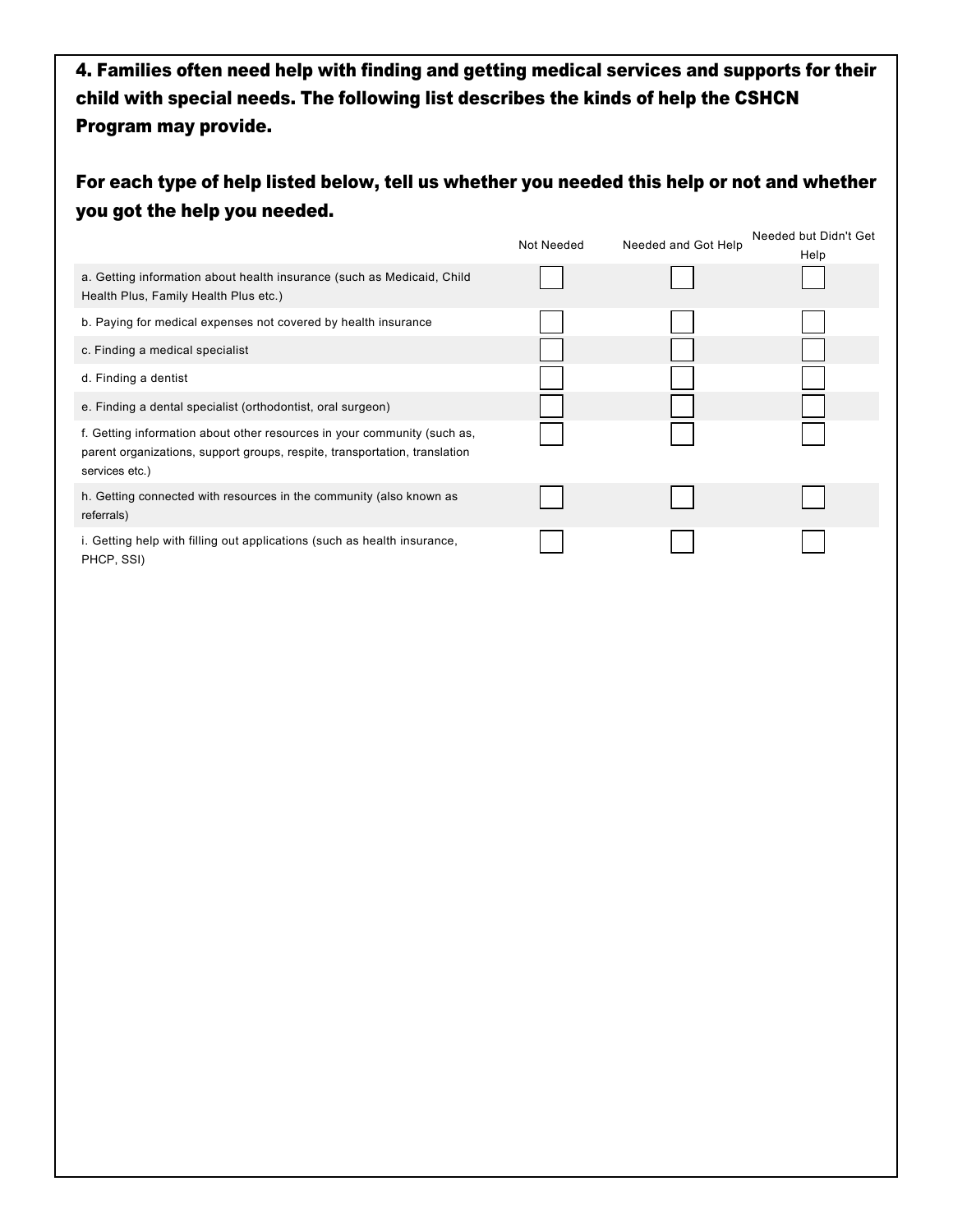| needed (hours of operation, availability to answer questions, etc.)?<br>Always easy<br>Sometimes easy<br>Never easy<br>Very satisfied<br>Satisfied<br>Somewhat satisfied<br>Not satisfied<br>Excellent<br>Poor<br>Good<br>Fair<br>Under 1 year<br>1-3 years<br>3-5 years<br>6-17 years<br>18-21 years                                                                                                                                                                     |        | $*$ 5. How easy is it to get information and help from the CSHCN Program staff when |  |  |
|---------------------------------------------------------------------------------------------------------------------------------------------------------------------------------------------------------------------------------------------------------------------------------------------------------------------------------------------------------------------------------------------------------------------------------------------------------------------------|--------|-------------------------------------------------------------------------------------|--|--|
|                                                                                                                                                                                                                                                                                                                                                                                                                                                                           |        |                                                                                     |  |  |
|                                                                                                                                                                                                                                                                                                                                                                                                                                                                           |        |                                                                                     |  |  |
|                                                                                                                                                                                                                                                                                                                                                                                                                                                                           |        |                                                                                     |  |  |
| $*$ 6. How satisfied are you with the help given by the CSHCN Program staff to meet your                                                                                                                                                                                                                                                                                                                                                                                  |        |                                                                                     |  |  |
|                                                                                                                                                                                                                                                                                                                                                                                                                                                                           |        |                                                                                     |  |  |
|                                                                                                                                                                                                                                                                                                                                                                                                                                                                           | needs? |                                                                                     |  |  |
|                                                                                                                                                                                                                                                                                                                                                                                                                                                                           |        |                                                                                     |  |  |
|                                                                                                                                                                                                                                                                                                                                                                                                                                                                           |        |                                                                                     |  |  |
|                                                                                                                                                                                                                                                                                                                                                                                                                                                                           |        |                                                                                     |  |  |
| <b>*7. How would you rate the CSHCN Program?</b><br>overall rating<br>8. Please tell us how the CSHCN Program was helpful or not helpful.<br>9. What suggestions do you have to improve our program?<br>10. How old is your child with special health care needs?<br>If you have more than one child with special needs, check a box for the age of the first<br>child, and tell us the ages of the other children in the box labelled "Other".<br>Other (please specify) |        |                                                                                     |  |  |
|                                                                                                                                                                                                                                                                                                                                                                                                                                                                           |        |                                                                                     |  |  |
|                                                                                                                                                                                                                                                                                                                                                                                                                                                                           |        |                                                                                     |  |  |
|                                                                                                                                                                                                                                                                                                                                                                                                                                                                           |        |                                                                                     |  |  |
|                                                                                                                                                                                                                                                                                                                                                                                                                                                                           |        |                                                                                     |  |  |
|                                                                                                                                                                                                                                                                                                                                                                                                                                                                           |        |                                                                                     |  |  |
|                                                                                                                                                                                                                                                                                                                                                                                                                                                                           |        |                                                                                     |  |  |
|                                                                                                                                                                                                                                                                                                                                                                                                                                                                           |        |                                                                                     |  |  |
|                                                                                                                                                                                                                                                                                                                                                                                                                                                                           |        |                                                                                     |  |  |
|                                                                                                                                                                                                                                                                                                                                                                                                                                                                           |        |                                                                                     |  |  |
|                                                                                                                                                                                                                                                                                                                                                                                                                                                                           |        |                                                                                     |  |  |
|                                                                                                                                                                                                                                                                                                                                                                                                                                                                           |        |                                                                                     |  |  |
|                                                                                                                                                                                                                                                                                                                                                                                                                                                                           |        |                                                                                     |  |  |
|                                                                                                                                                                                                                                                                                                                                                                                                                                                                           |        |                                                                                     |  |  |
|                                                                                                                                                                                                                                                                                                                                                                                                                                                                           |        |                                                                                     |  |  |
|                                                                                                                                                                                                                                                                                                                                                                                                                                                                           |        |                                                                                     |  |  |
|                                                                                                                                                                                                                                                                                                                                                                                                                                                                           |        |                                                                                     |  |  |
|                                                                                                                                                                                                                                                                                                                                                                                                                                                                           |        |                                                                                     |  |  |